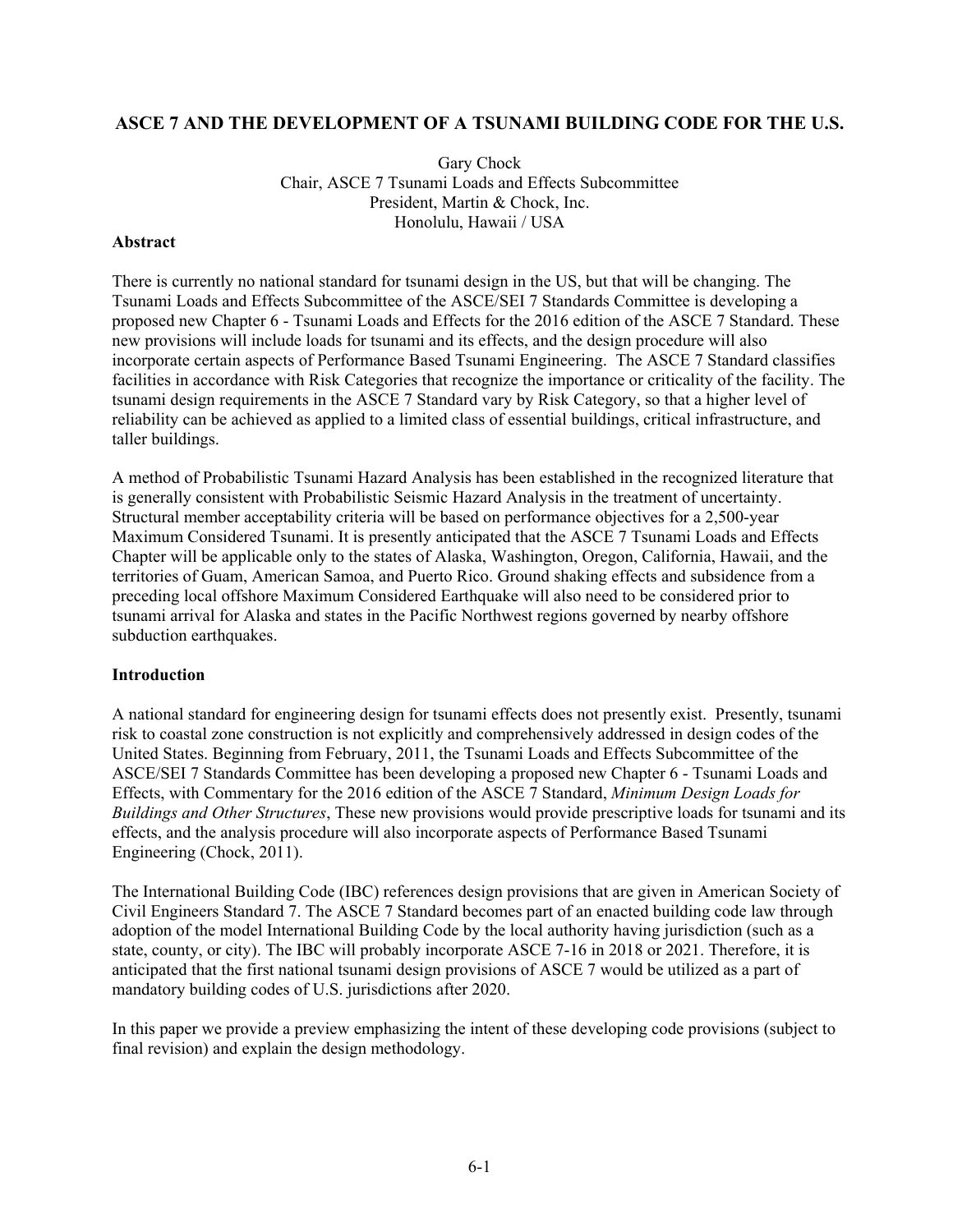## **Overview of the Proposed ASCE-7 Tsunami Loads and Effects Chapter**

**Organization**: The ASCE 7 Tsunami Loads and Effects chapter has been organized into the following sections:

- 6.1 General Requirements
- 6.2 Definitions
- 6.3 Symbols and Notation
- 6.4 General Tsunami Design Criteria
- 6.5 Procedures for Tsunami Hazard Assessment
- 6.6 Procedures for Tsunami Inundation Analysis
- 6.7 Design Parameters for Tsunami Flow over Land
- 6.8 Structural Design Procedure for Tsunami Effects
- 6.9 Hydrostatic Loads
- 6.10 Hydrodynamic Loads
- 6.11 Impact Loads
- 6.12 Foundation Design
- 6.13 Structural countermeasures for reduced loading on buildings
- 6.14 Special Occupancy Structures
- 6.15 Designated Nonstructural Systems (Stairs, Life Safety MEP)
- 6.16 Non-building critical facility structures

**General Requirements and Design Criteria:** Mitigation of tsunami risk requires a combination of emergency preparedness for evacuation in addition to providing structural resilience of critical facilities, infrastructure, and key resources necessary for immediate response and economic and social recovery. Critical facilities would include emergency response, medical, tsunami refuges and shelters, ports and harbors, lifelines, transportation, telecommunications, power, financial institutions, and major industrial/commercial facilities. The ASCE 7 Standard (ASCE, 2010) classifies facilities in accordance with Risk Categories that recognize the importance or criticality of the facility (Table 1). In the tsunami chapter, further definitions of Risk Categories for Risk Categories III and IV are given with respect to specific occupancy/functional criteria.

| <b>Risk Category I</b>   | Buildings and other structures that represent a low risk to humans                                                                                                  |  |  |  |  |  |
|--------------------------|---------------------------------------------------------------------------------------------------------------------------------------------------------------------|--|--|--|--|--|
| <b>Risk Category II</b>  | All buildings and other structures except those listed in Risk Categories I, III,                                                                                   |  |  |  |  |  |
| <b>Risk Category III</b> | Buildings and other structures with potential to cause a substantial economic<br>impact and/or mass disruption of day-to-day civilian life in the event of failure. |  |  |  |  |  |
| <b>Risk Category IV</b>  | Buildings and other structures designated as essential facilities                                                                                                   |  |  |  |  |  |

**Table 1. Risk Categories of Buildings and Other Structures per ASCE 7**

Tsunami design performance objectives are somewhat similar, but different in certain respects from typical Seismic Performance objectives. What is common in concept is that there are means to generate estimated hazard levels and building performance levels. In Table 2, the key performance levels are shown for two return periods, the 100-year period and a maximum considered 2,500-year event consistent with U.S. seismic provisions.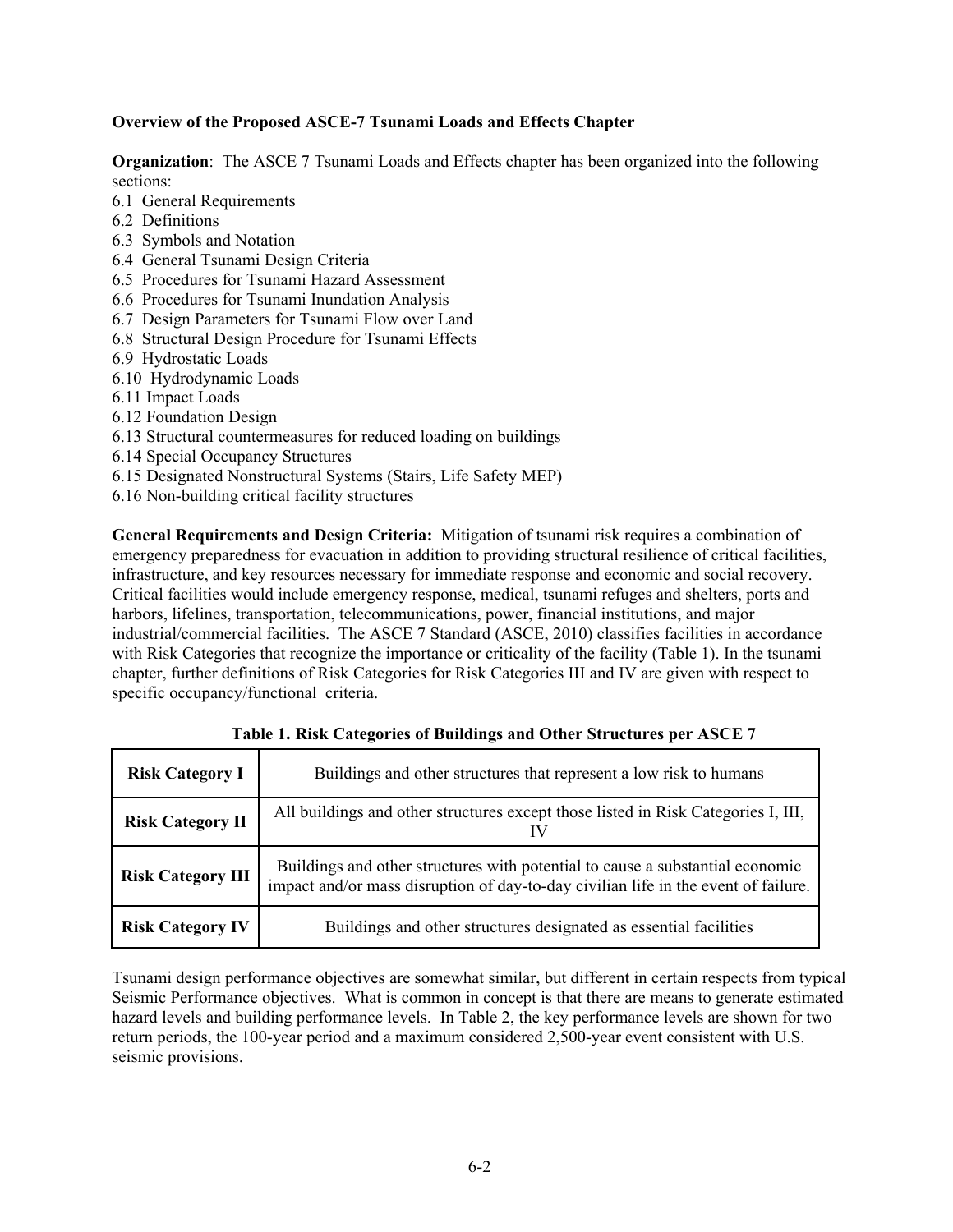The proposed tsunami design requirements in the ASCE 7 Standard vary by Risk Category and height. When communities with public awareness are enabled with tsunami warning systems with emergency operations plans for evacuation, Risk Category II and III buildings are not intended to be occupied during a tsunami. For Risk Category IV essential facilities that may necessarily exist within a coastal zone subject to tsunami hazard, an adequate set of design provisions should be capable of addressing the hydrostatic, hydrodynamic, waterborne debris accumulation and impact loads, subsidence, and scour effects generated by the preceding earthquake and the subsequent tsunami flow conditions. The design limit for the 2,500 year event would be based on the inelastic capacity of structural members.

A minimum height would define the range of taller Risk Category II buildings where tsunami design would be required. Based on analysis of reinforced concrete buildings, a threshold of  $\sim$ 20 m (65 ft.) has been recommended as the height sufficient for both reliable life safety and reasonable economics. A Tsunami Vertical Evacuation Refuge is a structure designated to serve as a point of refuge to which a community's population can evacuate above a tsunami when high ground is not available. Shorter Risk Category II buildings would not be subject to tsunami structural design requirements; these low-rise buildings would be at higher risk of being fully inundated, and therefore they should not be considered occupiable during a tsunami.

| <b>Hazard</b>                                                | <b>Tsunami Performance Level</b> |                                            |                            |                                                                             |  |  |  |
|--------------------------------------------------------------|----------------------------------|--------------------------------------------|----------------------------|-----------------------------------------------------------------------------|--|--|--|
| <b>Tsunami</b><br><b>Frequency</b>                           | Operational                      | <b>Immediate</b><br>Occupancy              | Life Safe                  | <b>Collapse</b><br><b>Prevention</b>                                        |  |  |  |
| Occasional (100<br>years)                                    | <b>Risk Category IV</b>          | Risk Category II<br>and III                |                            |                                                                             |  |  |  |
| <b>Maximum</b><br><b>Considered</b><br>$(2500 \,\text{yrs})$ |                                  | Vertical<br>Evacuation<br>Refuge Buildings | <b>Risk Category</b><br>IV | <b>Risk Category III</b><br>and $> 65$ -ft.-high<br><b>Risk Category II</b> |  |  |  |

**Table 2. Proposed Tsunami Performance Levels for Various Occupancies** 

**Definitions** Key terms for tsunami definition are offshore tsunami height, inundation depth, runup elevation, and maximum (horizontal) inundation limit. Offshore Tsunami Height is measured where the water depth is 100 meters. Inundation Depth is the depth of tsunami water level with respect to the local grade plane. Runup Elevation is the elevation above mean sea level at the tsunami inundation limit. Maximum Inundation Limit is the maximum horizontal extent of the inundation zone relative to the shoreline at Mean Sea Level. There key parameters are illustrated in Figure 1.



*Figure 1. Illustrated tsunami terminology*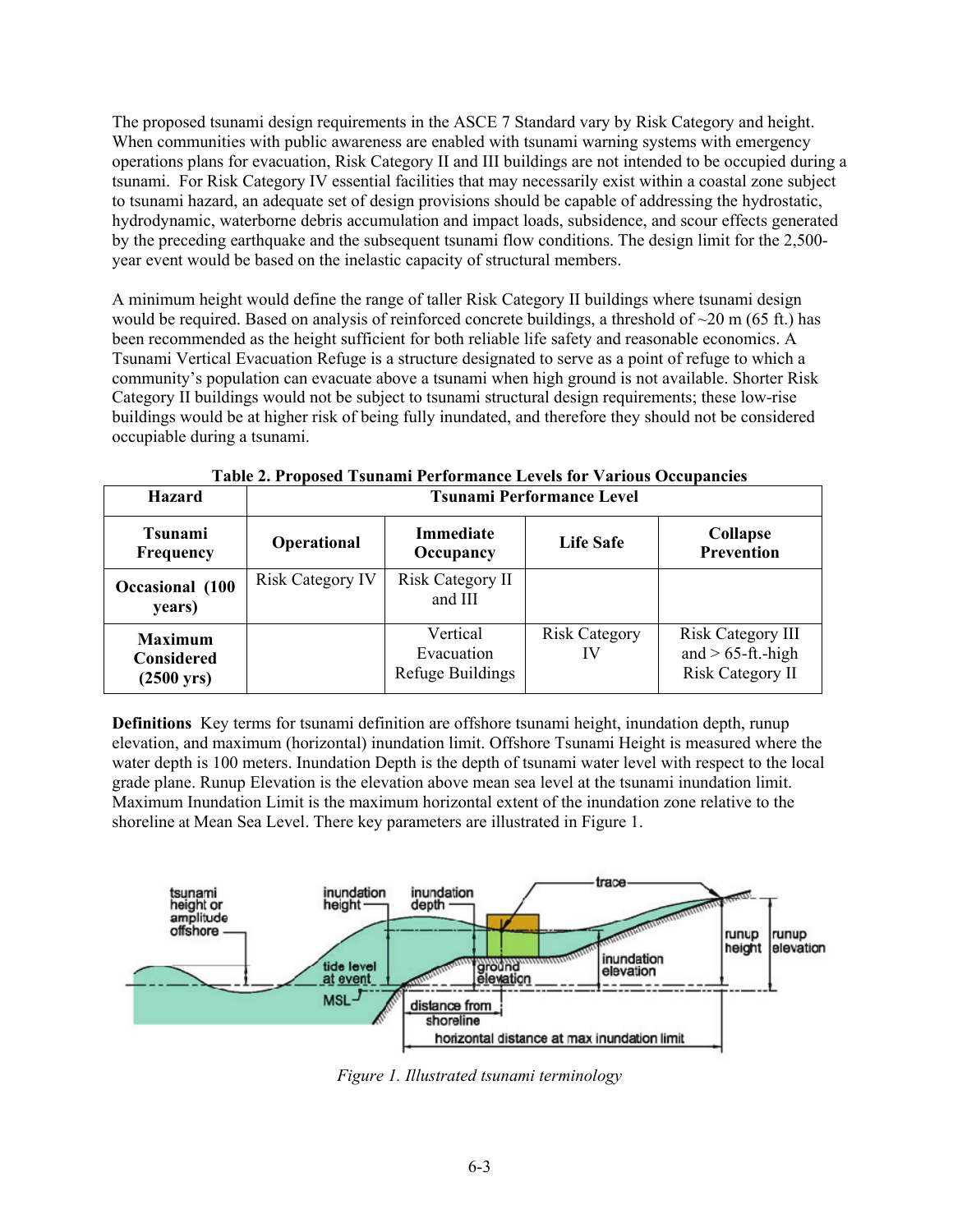The Tsunami Hazard Zone is the area vulnerable to being flooded or inundated by the Maximum Considered Tsunami, which is taken as having a 2% probability of being exceeded in a 50-year period, or a 2500 year average return period. The Maximum Considered Tsunami is the design basis event used for design, consisting of the inundation depths and flow velocities at the stages of in-flow and out-flow most critical to the structure.

**General Tsunami Design Criteria:** As noted above, buildings and structures would have their structural performance objective defined based on height and Risk Category, per one of the following performance level objectives.

IMMEDIATE OCCUPANCY STRUCTURAL PERFORMANCE: The post-event damage state in which a structure remains safe to occupy

LIFE SAFE STRUCTURAL PERFORMANCE: The post-event damage state is that in which a structure has damaged components but retains a margin against onset of partial or total collapse.

COLLAPSE PREVENTION STRUCTURAL PERFORMANCE: The post-event damage state is which a structure has damaged components and continues to support gravity loads but retains little or no margin against collapse.

It is important to understand that building failure modes differ fundamentally between seismic (high frequency dynamic effects generated on the inertial masses of a structure) and tsunami (externally and internally applied sustained fluid forces varying with stages depth over long period cycles of load reversal). Tsunami forces are not proportional to building mass. Tsunami-induced failure modes of buildings have been examined in several detailed analyses of case studies taken from the Tohoku Tsunami of March 11, 2011 (Chock, et al, 2013). In essence, the building components are subject simultaneously to internal forces generated by the external loading on the lateral-force-resisting system together with high intensity momentum pressure forces exerted on individual members. Because of these differences, prescriptive "R" scalar reduction factors used by historical custom almost exclusively in the U.S. seismic code do not capture the failure modes observed. The tsunami provisions must maintain the physical consistency of tsunami flow conditions with respect to runup, inundation depth and associated current velocities, and use of a single scalar factor applied on depth, current, or force violates fluid mechanics.

It is presently anticipated that the ASCE 7 Tsunami Loads and Effects Chapter will be applicable only to the states of Alaska, Washington, Oregon, California, Hawaii, and the territories of Guam, American Samoa, and Puerto Rico; these regions have quantifiable hazards due to tsunamigenic earthquakes. Regions governed by nearby offshore earthquakes structure will need to resist the design earthquake , prior to the arrival of the design tsunami inundation. For the Pacific Northwest (Geist, 2005) and Alaska, this necessarily includes consideration of ground shaking effects and subsidence from the preceding local offshore subduction earthquake. Tsunami design must also enable a multi-hazard performance-based analysis technique with the ability to evaluate primary members both ductility for initial dynamic earthquake loading and the demand of sustained tsunami hydrodynamic fluid forces on the remaining structural capacities after an near-field subduction earthquake.

To do this analysis of performance, we propose to utilize the Analysis Procedures and Acceptance Criteria of ASCE 41 (ASCE, 2006), *Seismic Rehabilitation of Existing Buildings*. With an adaptation of this method, strength and stability can be checked to determine that the design of the structural components are capable of withstanding the tsunami to achieve the Structural Performance level required. The tsunami adaption allows the techniques of the Linear Static Procedure and the Nonlinear Static Procedure. Lower bound strengths of structural components can then be checked using the ASCE 41 acceptability criteria for actual tsunami loads and depths that are correct from the standpoint of fluid mechanics without load factors. In the case of a preceding local earthquake, the reduction of structural capacity can be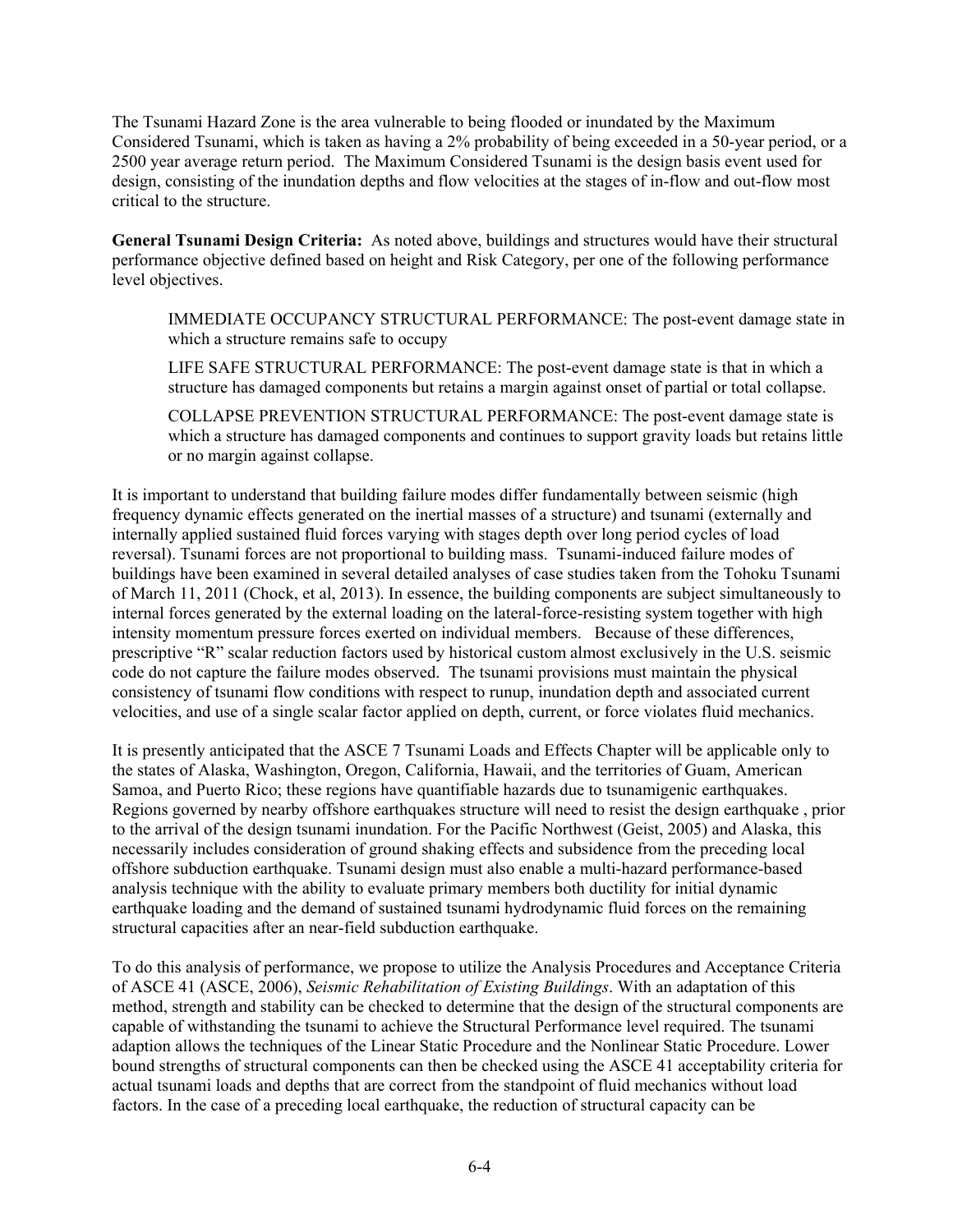conservatively accounted for with this technique. Where tsunami loads or effects exceed acceptability criteria for a structural element, it shall be permitted as an alternative to apply progressive collapse provisions of UFC 4-023-03, Design of Structures to Resist Progressive Collapse, (DoD, 2009). Utilizing the performance-based component acceptability criteria in ASCE/SEI 41-06, , the performance objective for code-defined essential facilities should be at least Immediate Occupancy performance for the Design Basis Earthquake (DBE) and Life Safety performance for the Maximum Considered Earthquake (MCE).

Deformation-Controlled Actions in primary and secondary components shall satisfy Eq. 1  $mQ_{CF} \geq Q_{UD}$  (Eq. 1)

Force-Controlled Actions in primary and secondary components shall satisfy Eq. 2



*Figure 2. A sample figure of force-displacement capacity boundaries of component behavior.* 

Loading shall consider a minimum of two tsunami in-flow and out-flow cycles, one of which shall be at the maximum design level. This is required because the condition of the building and its foundation is altered in each load reversal and through each tsunami inflow and out-flow cycle. Building foundation designs shall consider changes in the site surface and the in-situ soil properties during the design seismic event and subsequent design tsunami event. Foundation effects in the geotechnical investigation report shall include consideration of slope instability, liquefaction, total and differential settlement, subsidence, and surface displacement due to faulting or seismically induced lateral spreading or lateral flow.

**Procedures for Tsunami Hazard Assessment:** Probabilistic Tsunami Hazard Analysis shall be used to determine the offshore tsunami height for the 100-year and Maximum Considered Tsunami. A method of probabilistic tsunami hazard analysis has been established in the recognized literature that is generally consistent with probabilistic seismic hazard analysis in the treatment of uncertainty (Geist and Parsons, 2006). A 2,500-year hazard level Maximum Considered Tsunami is selected for consistency with ASCE 7 seismic hazard criteria with tsunami as a coseismic effect .The runup for this hazard probability is used to define a map the tsunami hazard zone. Another return period of 100-years for the occasional low-level tsunami that aligns better with flood criteria, since there will be a desire to compare the two effects for the elevation of the structure. An example of the probabilistic tsunami hazard analysis technique has been performed for California (Thio, 2010). The basics of Probabilistic Tsunami Hazard Analysis for a region are as follows:

- **1.** Tsunamigenic subduction zones and non-subduction seismic thrust faults are discretized into a compiled system of rectangular subfaults each with corresponding tectonic parameters.
- **2.** Tsunami waveform generation is modeled by deconstructing a tsunami that is generated by an earthquake into a linear combination of individual tsunami waveforms from a set of subfaults that describe the earthquake rupture in location, orientation, and rupture direction and sequence.
- 3. A statistically weighted logic tree approach is used to account for variations in the model parameters for tsunamigenic earthquake occurrence probabilities from tectonic, geodetic,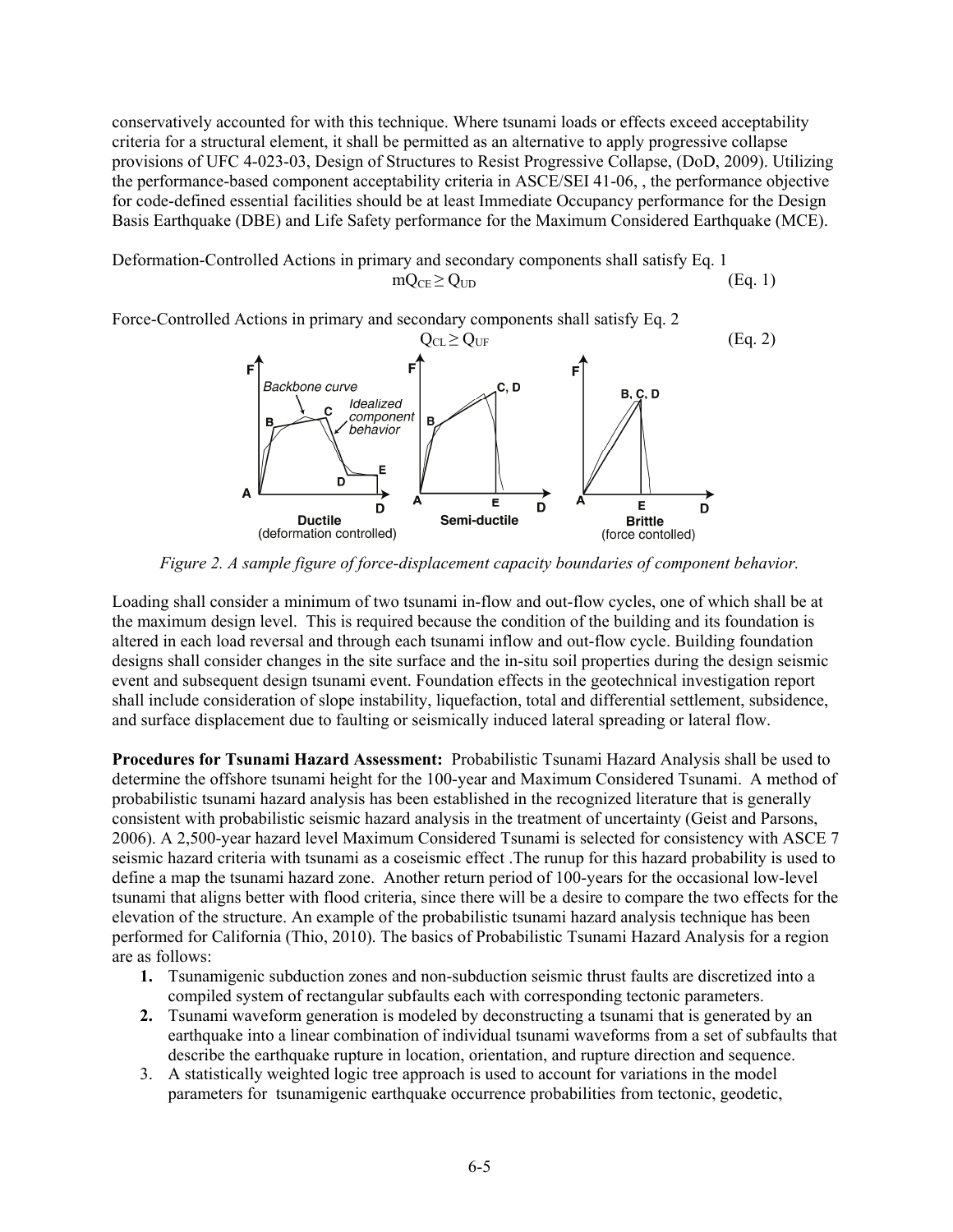historical, and paleo-tsunami data, and estimated plate convergence rates.

- 4. Propagate tsunamis in deep water using the linear long wave equations to take into account spatial variations in seafloor depth.
- 5. Determine the highest offshore wave heights at 100m depth, period, and depth-averaged celerity for the design level exceedance rates of the 100-year and the 2,500-year tsunami.
- 6. Disaggregate the seismic sources and associated moment magnitudes that together contribute at least 90% to the net offshore tsunami hazard at the site under consideration for each design level.

**Procedures for Tsunami Inundation Analysis:** Analyze each disaggregated tsunami event to determine representative design parameters (max height, depth, velocity, and flux). Regardless of soil type, the Maximum Considered Tsunami inundation shall assume an overall elevation settlement of 3 feet of the inundated region when local subduction thrust faulting is the tsunamigenic mechanism that contributes at least 90% to the net offshore tsunami hazard at the site.

- 7. Use nonlinear shallow water wave equations to modeling regime from 100m depth towards the shore to transform the probabilistically defined offshore height to maximum inundation. The following effects shall be included as applicable to the bathymetry:
	- a. Shoaling to determine peak nearshore tsunami height
	- b. Dispersion effects
	- c. Resonance waves in bays
	- d. Fringing submerged reefs and shelves
	- e. Reflected waves
	- f. Soliton fission of short period undular waves in gradually sloping offshore bathymetry
	- g. Channeling in bays
	- h. Shelf and bay resonances
	- i. Bore formation and propagation
- 8. Analyze each tsunami event from the disaggregated sample to determine representative parameters. Manning's coefficient for equivalent terrain macro-roughness is used to account for friction. Maximum. runup, inundation depth, flow velocity, and specific momentum flux is permitted to be evaluated by either of the following techniques:
	- a. by taking the weighted average of the scenario runs that bracket the offshore waveheight for the return period,
	- b. by developing the probabilistic distributions of flow parameters from the sample of computed tsunamis and construct the statistical distributions of flow parameters for at least four critical stages.
- 9. From the probabilistic events, capture the design flow parameters of inundation depth, flow velocity, and specific flux at the site of interest.

**Design Parameters for Tsunami Flow over Land:** Where the coastline can be approximated in behavior by the use of one-dimensional linear transects of a composite bathymetric / topographic profile, in lieu of steps 7, 8, and 9 above, the tsunami inundation design parameters of minimum runup, momentum flux, and range of current are permitted to be estimated by prescriptive analytical formulations for substantially uniform sloped topographic profiles, or by an energy analysis approach for terrain that can be idealized as a series of linear sloped segments. Forces determined with the prescriptive analysis are required to be increased by an Importance Factor depending on the Risk Category. In the energy approach, the potential energy budget of the tsunami is first represented by the theoretical runup at the shoreline on a landward extension of the nearshore bathymetric slope. Then hydraulic analysis using Manning's coefficient for equivalent terrain macro-roughness is used to account for friction along with the profile of a series of 1-D slopes to determine the variation of high velocity-associated inundation depth across the inland profile. Velocity is assumed to be a function of inundation depth, calibrated to the prescribed Froude number.

If only maximum tsunami depth at the site can be estimated, for Risk Category II buildings and structures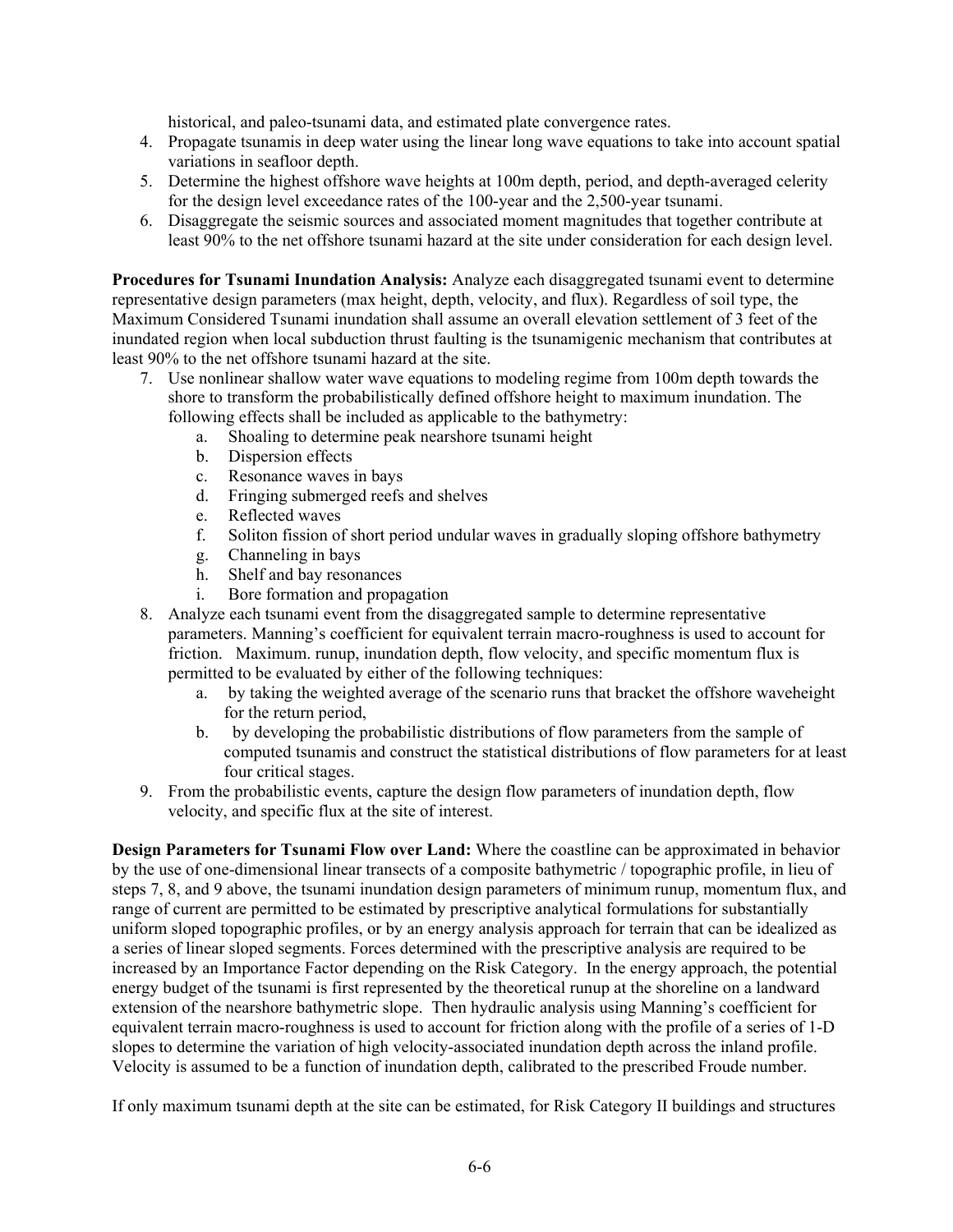a conservative simplified pseudo-hydrostatic lateral pressure can be applied to the structure to represent the effect of hydrodynamic flow on the structure. It is determined using the maximum inundation depth with a fluid density of three times that of seawater. This simplified method is similar to the approach taken in Japan using the Structural Design Method of Buildings for Tsunami Resistance (Okada et al, 2004). For the simplified pressure, conventional strength design procedures could be used if only Life Safety Structural Performance is required.

**Structural Design Procedure for Tsunami Effects:** Four stages of tsunami surge loading defined by inundation depths and their associated velocities are required to be considered. A normalized depth and depth-averaged flow current time-history graph is provided to define these four stages:

- 1. Near-maximum momentum flux when depth is one-quarter of maximum
- 2. Two-thirds of maximum inundation depth
- 3. Maximum water depth when velocity is zero
- 4. Return flow when depth is one-third of maximum

As an Extraordinary Event, per ASCE 7 Section 2.5 (ASCE, 2010), the appropriate load combinations are shown below.

$$
\begin{array}{c} 1.2D + -1.0F_{TSU} + 0.25L + 0.2S \\ 0.9D + -1.0F_{TSU} \end{array}
$$

For a distant tsunami, the available strength could be up to the yield point or a post-yield hardening point, depending on the desired performance. When a local subduction zone governs both the design seismic and tsunami events, the acceptable solution point on the force-displacement capacity boundary can only be found to the right of the solution for the preceding earthquake effect 1.0E. The available strength for tsunami resistance would thus account for any strength and stiffness degradation caused by the preceding earthquake. This is conceptually illustrated in Figure 3.



*Figure 3 Earthquake load path and force-displacement capacity available for tsunami (adapted from FEMA P440A Figure 2-14)* 

# **Structural Loads**

The following tsunami load effects should be considered for structural design of buildings and structures:

- hydrostatic forces, buoyant forces, and additional fluid gravity loads from retained water;
- hydrodynamic forces and hydrodynamic uplift forces;
- debris impact forces and debris damming forces
- foundation scour and pore pressure softening effects on the soil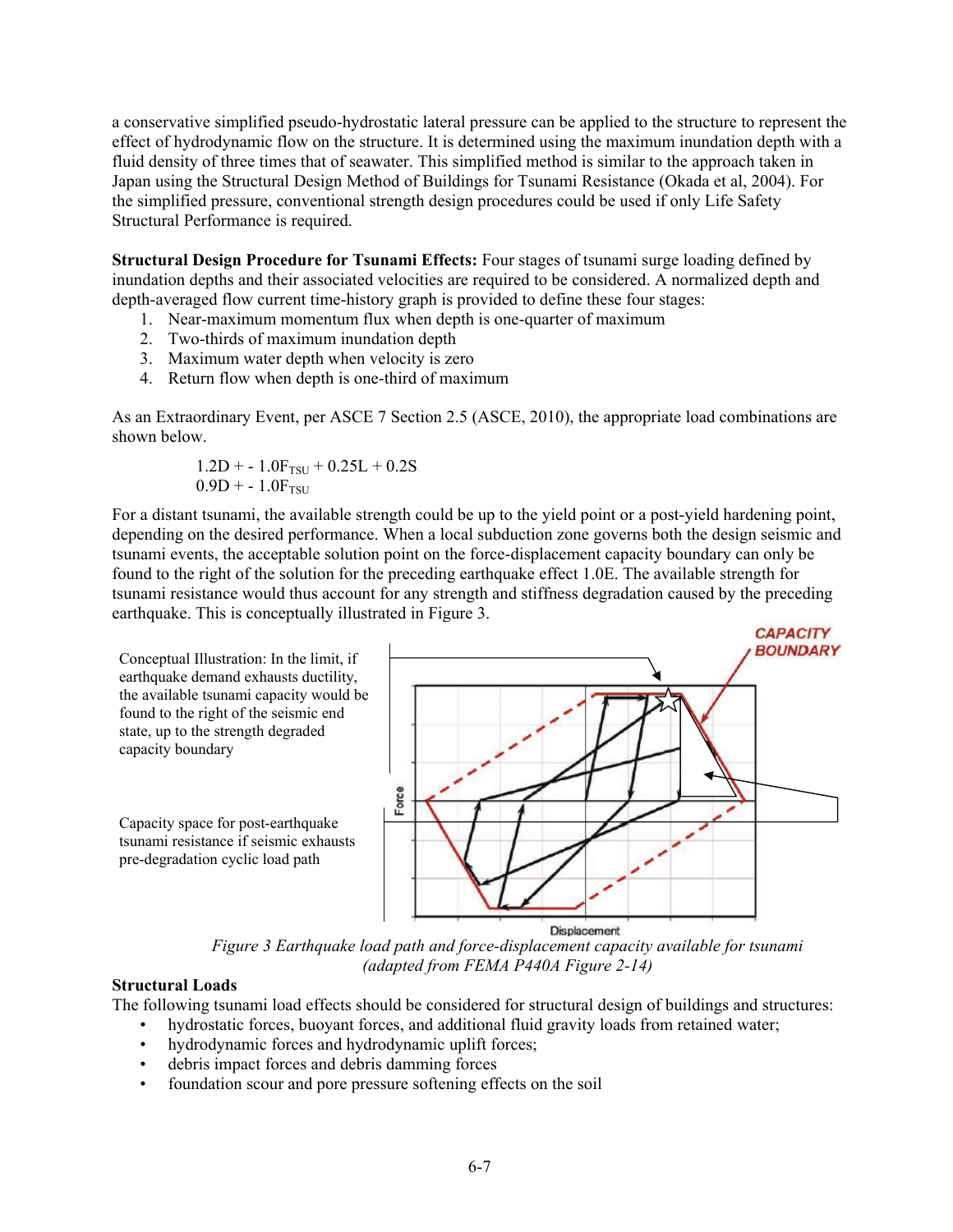The structural details of numerous damaged buildings in the Tohoku region were documented soon after the March 11, 2011 Tohoku-Oki earthquake and tsunami by a reconnaissance team sponsored by the American Society of Civil Engineers. Tsunami flow depths and velocities were determined based on analysis of video records and the observed effects on simple benchmark structures in the flow. Equations for various conditions of fluid loading were then validated through failure analyses completed for several buildings using finite element modeling and LiDAR scans. These analysis tools were applied full-scale to buildings with clearly identified failure mechanisms to validate the tsunami loading provisions in the ASCE 7 Standard (Chock, 2013).

**Hydrostatic Loads:** Reduced net self-weight due to buoyancy shall be considered for all inundated structural and non-structural elements of the building. Uplift due to buoyancy shall include enclosed spaces without breakaway walls that have opening area less than 25% of the inundated exterior wall area. Buoyancy shall also include the effect of air trapped below floors, including foundation slabs, and in enclosed spaces where the walls are not designed to break away.Structural walls with openings less than 10% of the wall area and either longer than 30 feet without adjacent breakaway walls or having a two- or three sided structural wall configuration regardless of length shall be designed to resist an unbalanced hydrostatic lateral force during inflow. All horizontal floors below the maximum inundation depth shall be designed for dead load plus a residual water surcharge load to the extent that internal impounded water cannot escape in sufficient time.

**Hydrodynamic Lateral Loads:** The building lateral framing system shall be designed to resist the overall drag force developed either by in-coming or out-going flow surge. Likewise, the lateral hydrodynamic pressure load shall be applied at the mid-height of the projected area of all structural elements and enclosure component assemblages below the flow depth. Slab hydrodynamic uplift pressure shall be applied to sections where entrapped flow occurs. Where enclosed spaces exist within the building that prevents flow through the section, hydrodynamic flow stagnation internal pressure shall be applied. For nearshore bathymetric slopes that are shallow, or in the presence of reef discontinuities, tsunami bore solitons shall also be considered superimposed on the hydrodynamic surge. Instantaneous hydrodynamic loads created by bore impact can be severe (Robertson, et al, 2011). At locations specified in accordance with offshore bathymetry, bore impact forces on walls and slabs shall be considered in addition to hydrodynamic drag.

Loads on buildings shall be calculated assuming a minimum closure ratio of 67% of the pressure exposed surface area of the exterior enclosure; this accounts for accumulated waterborne debris as well as trapped against the side of the structure as well any internal blockage caused by building contents that cannot easily flow out of the structure. As a practical matter based on observations of buildings subjected to destructive tsunami, "breakaway" walls cannot be relied upon to relieve structural loading, primarily due to the copious amount of external debris. Also, studs and girts may be capable of entrapping contents within a building, thus generating hydrodynamic drag forces on the internal debris that in turn transfer those loads to the structure.

**Impact Loads:** Waterborne debris impact is applied to any perimeter structural element of the gravityload-carrying system within the inundation depth at the site. A 1,000-lb. log impact, a floating passenger vehicle force of 6,000 lbs., and a 2,000-lb. submerged tumbling boulder (or concrete mass debris) impact shall be assumed to impact perimeter vertical structural elements of the gravity-load-carrying system. For buildings and other structures within 1,500 ft. of a shipping port, a shipping container impact on perimeter vertical structural elements of the gravity-load-carrying system shall be assumed to occur. For Risk Category IV buildings and structures adjacent to piers and wharves, an extraordinary mass impact (such as a large ship) on perimeter vertical structural elements of the gravity-load-carrying system shall be assumed to occur.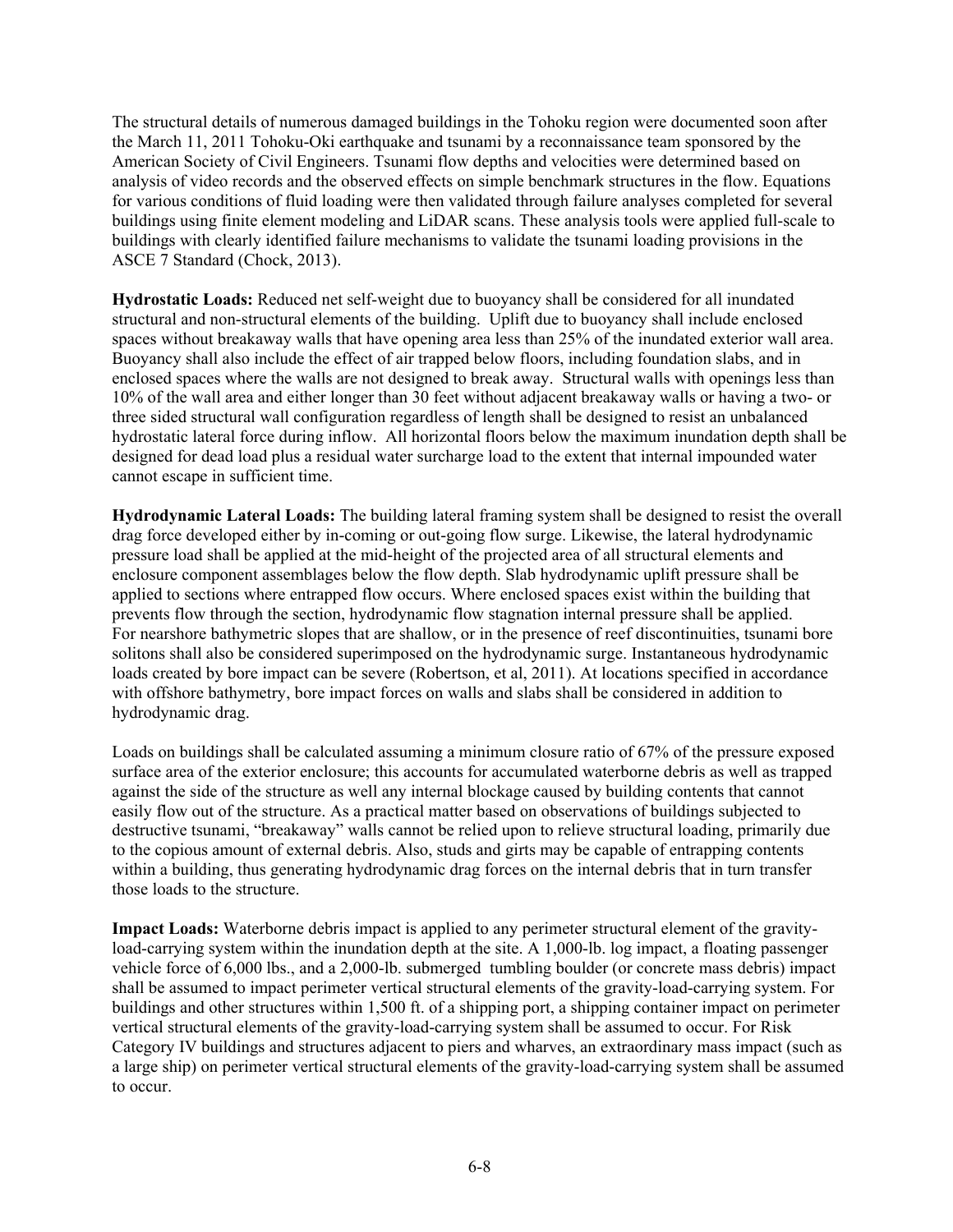**Foundation Design:** Design of structure foundations and tsunami barriers shall consider changes in the site surface and in-situ soil properties during the design tsunami and provide capacity to support the structural loads. Local scour calculations shall evaluate the effects of sustained flow shear, which can be enhanced by pore pressure softening, and both effects can be prescriptively determined using Table 3. For near source tsunami hazards, the in-situ soil and site surface condition at the onset of tsunami loads shall be those determined existing at the end of seismic shaking, including liquefaction, lateral spread and fault rupture. The minimum factor of safety shall be 1.2 for potential failure limits impacting foundations (bearing capacity, uplift, lateral pressure, internal stability, slope stability).

| <b>Flow Depth h</b> | Scour Depth D*                       |  |  |  |  |  |
|---------------------|--------------------------------------|--|--|--|--|--|
| $\leq 10$ ft.       | $0.6 \times h$                       |  |  |  |  |  |
| 10 to 50 ft.        | 6 ft. $+$ 0.2 $\times$ ( h – 10 ft.) |  |  |  |  |  |
| $>$ 50 ft.          | 14 ft                                |  |  |  |  |  |

|  |  |  |  |  | Table 3. Design Local Scour Depth due to Sustained Flow Shear and Pore Pressure Softening |
|--|--|--|--|--|-------------------------------------------------------------------------------------------|
|  |  |  |  |  |                                                                                           |

\* Not applicable to scour of sites with intact rock strata

**Special Occupancy Structures:** Vertical Evacuation Refuge Structures are a special classification of buildings and structures within the tsunami evacuation zone designated as a means of alternative evacuation in communities where sufficiently high ground does not exist or where the time available after the tsunami warning is not deemed to be adequate for full evacuation prior to tsunami arrival. Such a building or structure must have the strength and resiliency needed to resist all effects of the maximum considered tsunami. Despite the devastation of the March 11, 2011 Tohoku Tsunami along the northeast coastline of Honshu island of Japan, there were many tsunami evacuation buildings that provided safe refuge for thousands of survivors (Fraser, et al, 2012). In the U.S., FEMA P646 (Applied Technology Council, 2012) exists as a set of guidelines but is not written in mandatory language necessary for building code and design standards. Therefore, the ASCE 7 Standard would incorporate the technical requirements for such structures, utilizing P646 as a pre-standard reference. A particularly important consideration is the elevation and height of the refuge, since it must provide structural life safety for the occupants within a portion of the refuge that is not inundated. Therefore, additional conservatism is necessary in the estimation of inundation height. The recommended minimum elevation for a tsunami refuge area is, therefore, the maximum considered tsunami runup elevation anticipated at the site, plus 30%, plus 10 feet (3 meters), as illustrated in Figure 3.



*Figure 3. Minimum Refuge Elevation* 

For the Pacific Northwest and Alaska, design necessarily includes consideration of ground shaking effects and subsidence from a preceding local offshore subduction earthquake, prior to the arrival of the design tsunami inundation. To help ensure adequate strength and ductility in the structure for resisting tsunami load effects, Seismic Design Category D, as defined in ASCE/SEI 7-10, should be assigned to the structure, as a minimum. The tsunami evacuation refuge should have a post-earthquake seismic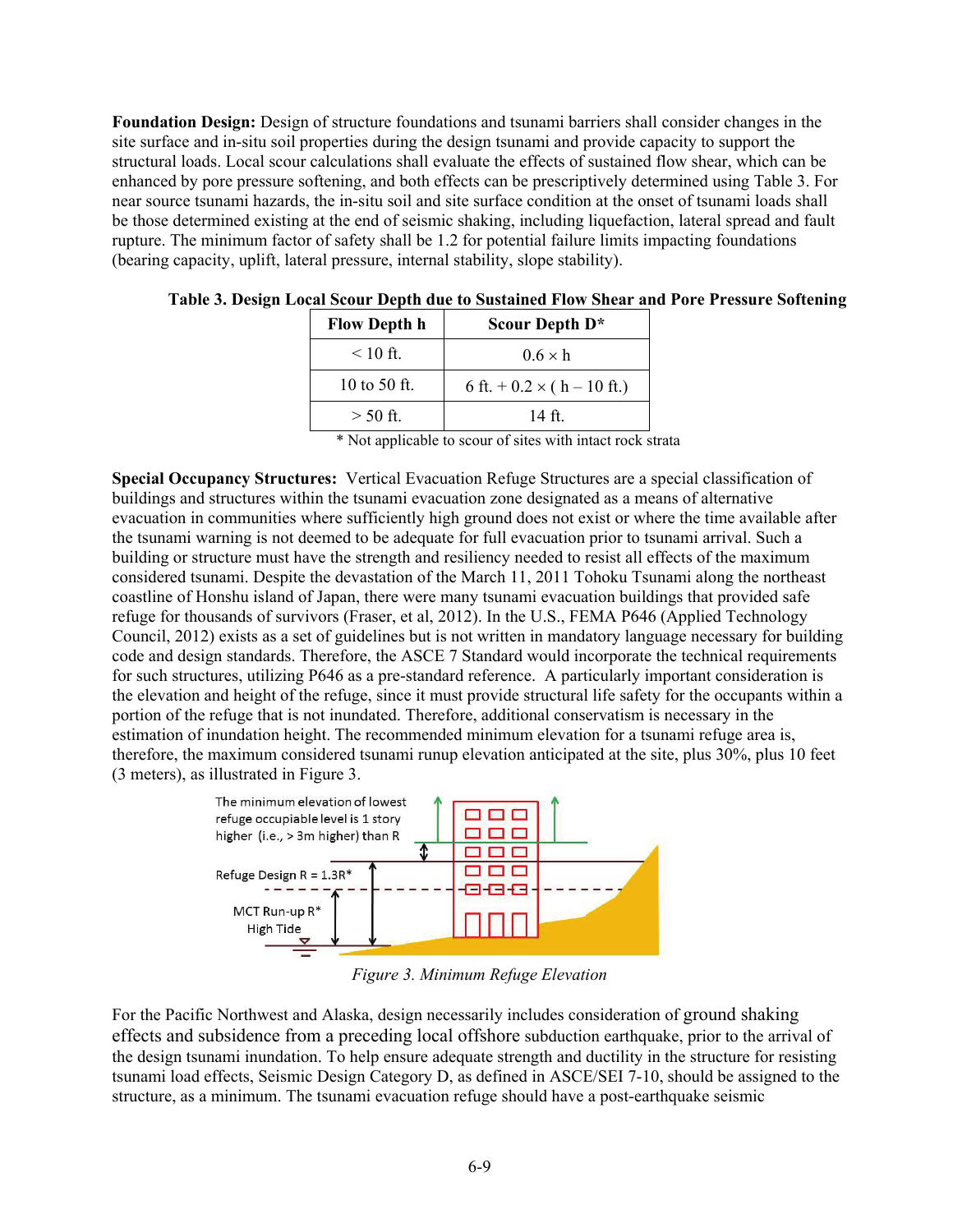performance objective of Immediate Occupancy prior to the tsunami arrival in order to receive evacuees and to have sufficient margin remaining to resist sustained tsunami loads. The overall capacity of the lateral-load-resisting system can be checked using its overstrength factor, Ω. In multi-story buildings greater than about four stories tall, once the Immediate Occupancy seismic design objective is utilized at the Maximum Considered Earthquake hazard level, most of the overall systemic lateral strength necessary will have been provided for tsunami resistance to the Maximum Considered Tsunami resulting from that event. However, structural components may need local "enhanced resistance" and ground level shear walls may also require localized detailing for out-of-plane hydrodynamic forces or pressurization effects. (Chock, et al, 2012). Because the tsunami evacuation refuge is assumed to be occupied at the designated levels during the event, load combinations for refuge structures are modified to the following:

- Load Combination 1:  $1.2D + -1.0F_{TSU} + 1.0L_{Refuge} + 0.25L_{Non-refuge} + 0.2S$
- Load Combination 2:  $0.9D + -1.0F_{TSU}$

## **Conclusions**

- A method of probabilistic tsunami hazard analysis has been established in the recognized literature that is generally consistent with probabilistic seismic hazard analysis in the treatment of uncertainty.
- **Methodologies for 2D tsunami inundation modeling have been further developed and utilized for** various designated communities and regions.
- Structural loading and analysis techniques for determining building performance have been developed. Experimental and field validation studies of these techniques have been performed.
- Measures of seismic performance in the inelastic range have been developed that appear to have relevant application for tsunami performance metrics.
- Analysis procedures for regions governed by local subduction earthquakes involves a multi-hazard performance-based approach to provide both ductility for dynamic earthquake loading and remaining strength for sustained hydrodynamic fluid forces
- The proposed ASCE 7 provisions for Tsunami Loads and Effects enables a set of analysis and design methodologies that are consistent with tsunami physics and performance based engineering.

## **References**

- Applied Technology Council, 2009. *Effects of Strength and Stiffness Degradation on Seismic Response*, FEMA P440A.
- Applied Technology Council 2012. Guidelines for Design of Structures for Vertical Evacuation from Tsunamis (2nd Edition), FEMA P-646.
- American Society of Civil Engineers Structural Engineering Institute (2006), "Seismic Rehabilitation of Existing Buildings," ASCE/SEI 41-06.
- American Society of Civil Engineers Structural Engineering Institute (2010), "Minimum Design Loads for Buildings and Other Structures," ASCE/SEI 7–10.
- Chock, G., Robertson, I.N., Riggs, H.R, 2011. "Tsunami Structural Design Provisions for a New Update of Building Codes and Performance-Based Engineering", in *Proceedings, Solutions to Coastal Disasters 2011,* ASCE*.*
- Chock, G., Carden, L.., Robertson, I.N., Olsen, M.J., and Yu, G., 2012. "Tohoku Tsunami-Induced Building Failure Analysis with Implications for U.S. Tsunami and Seismic Design Codes",